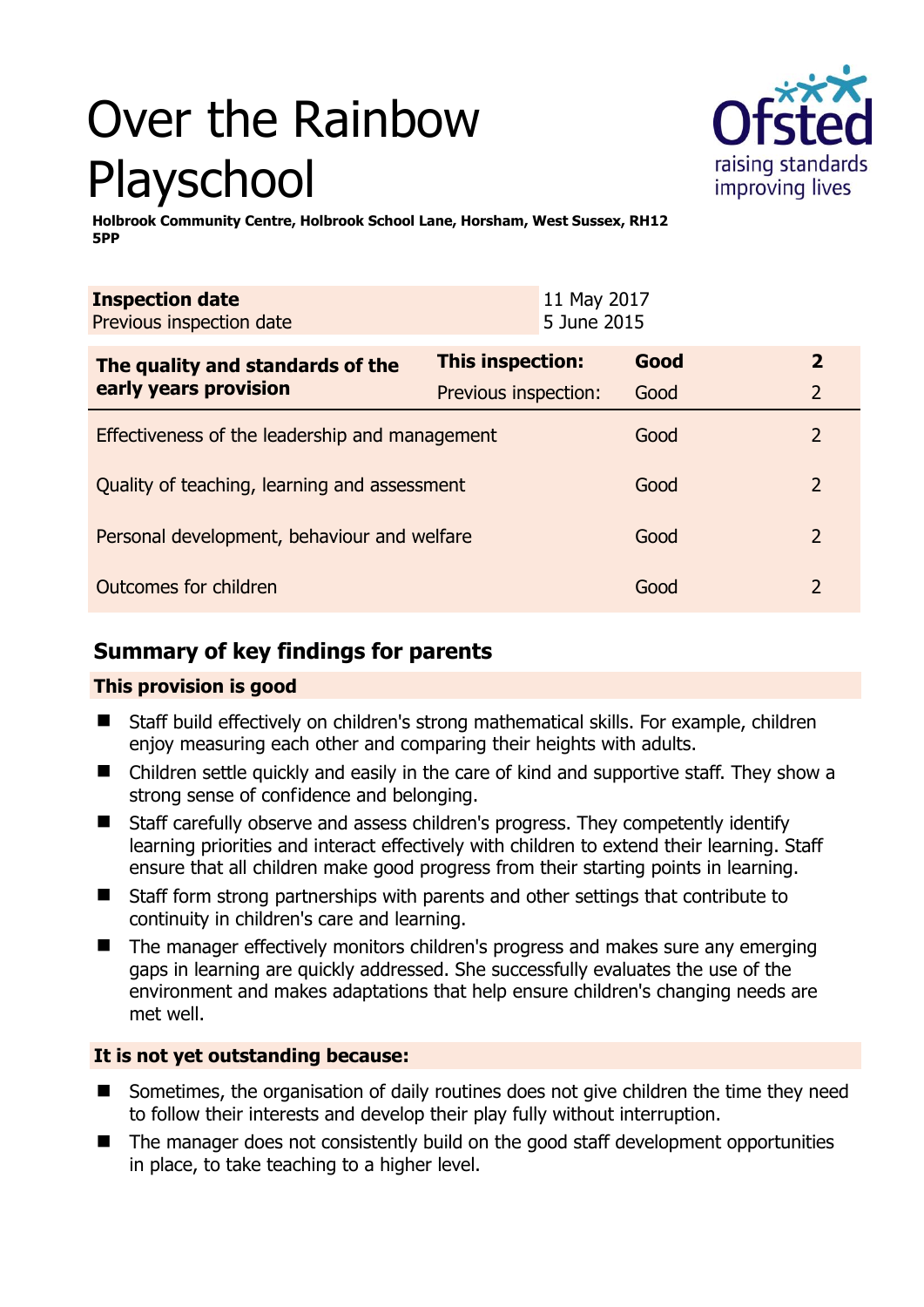# **What the setting needs to do to improve further**

#### **To further improve the quality of the early years provision the provider should:**

- $\blacksquare$  revise changes to routines of the day to help ensure children have the time they need to follow their interests with as little disruption as possible, to help them sustain their concentration fully
- extend further the ways of supporting staff development to raise the quality of teaching to an even higher standard.

#### **Inspection activities**

- The inspector observed children's activities indoors and in the outdoor area.
- The inspector carried out a joint observation with the manager.
- The inspector held meetings with the manager and members of staff.
- The inspector took account of the views of parents spoken to at the inspection.
- The inspector sampled children's learning records and other relevant documentation.

#### **Inspector**

Alison Weaver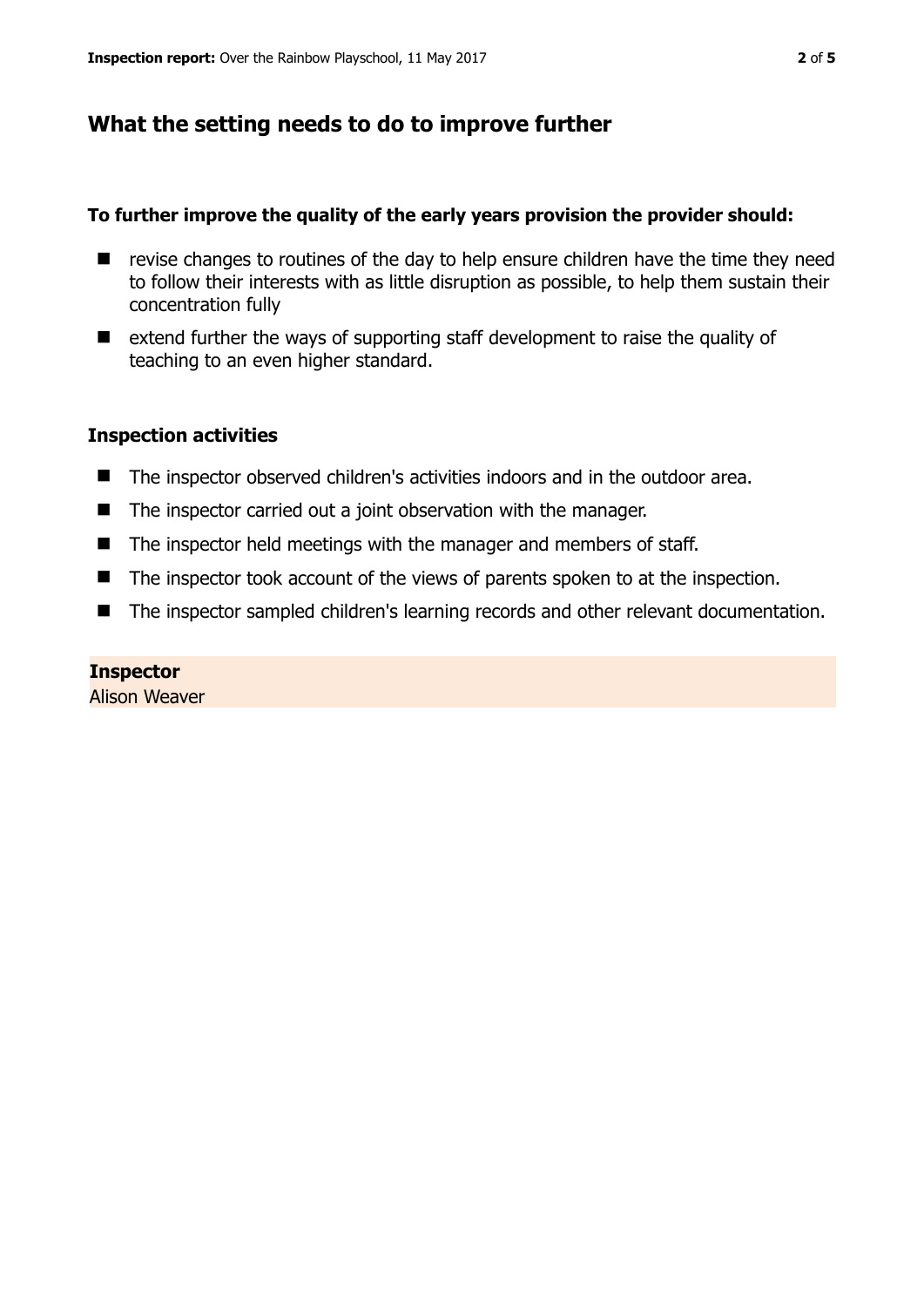# **Inspection findings**

### **Effectiveness of the leadership and management is good**

Safeguarding is effective. The manager implements rigorous recruitment procedures that help ensure staff are suitable to work with children. She ensures that all staff have an upto-date knowledge of safeguarding procedures. Staff give priority to keeping children safe, for example, by carrying out thorough daily safety checks. Staff use training to improve their knowledge well overall. For example, they used learning linked to communication and language development, to plan well and help less confident children gain confidence in speaking in small groups. The manager makes good use of funding to improve outcomes for individual children.

## **Quality of teaching, learning and assessment is good**

Staff provide plenty of interesting and challenging resources for children to choose from. They actively encourage children's curiosity and give them opportunities to investigate. For example, children spent a long time engrossed in watching ants outdoors. Staff joined them and skilfully extended the discussion about ants, building on children's knowledge and strong language skills. Staff have good teaching skills and make effective use of planned activities to extend children's learning. For example, when making dough, staff reinforced children's awareness of numbers and counting well. Children took turns putting in the correct number of spoons of flour and salt.

## **Personal development, behaviour and welfare are good**

Children form strong emotional bonds with adults and show they feel secure. They form friendships and enjoy playing with others. For example, children were happily working together to fix a train track for their trains. They willingly take turns and share resources. Staff actively teach children how to stay safe. For example, when making dough, staff and children had a discussion about why they needed to be careful with hot water. Staff reinforce children's understanding of healthy lifestyles successfully. For example, they teach children what foods are good to eat and the importance of wearing hats on a sunny day.

#### **Outcomes for children are good**

Children are well prepared for the move on to school. They are confident around adults and initiate conversations with them. Children listen well, for example, during story times. They manage their own needs, such as choosing snacks and dressing themselves. Children take on responsibilities and do simple tasks for adults, for example, when they are the star of the day. They have good manners and show concern for others. Children learn to manage their feelings appropriately and negotiate well when there is a dispute.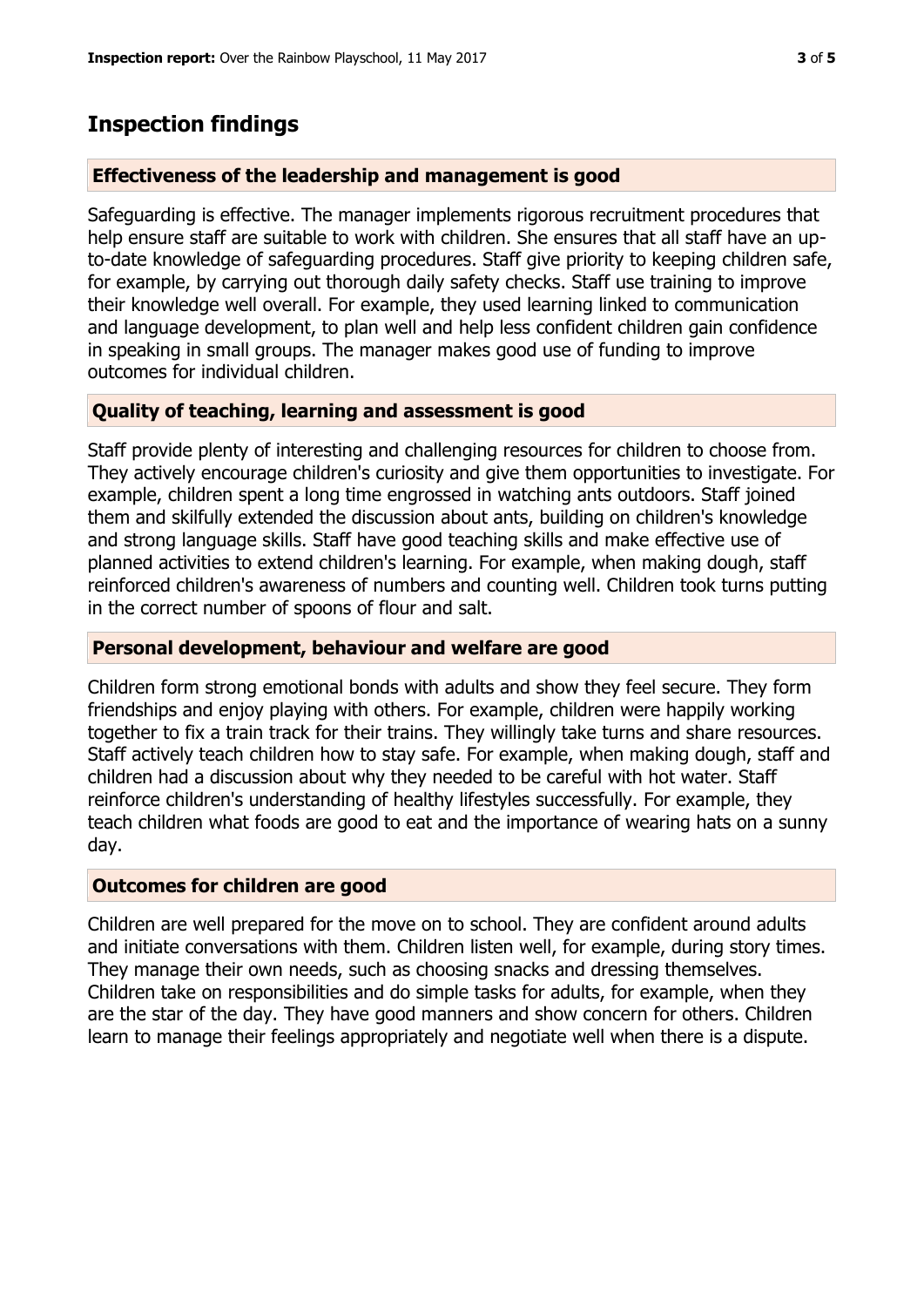# **Setting details**

| Unique reference number                             | EY398273                 |  |  |
|-----------------------------------------------------|--------------------------|--|--|
| <b>Local authority</b>                              | <b>West Sussex</b>       |  |  |
| <b>Inspection number</b>                            | 1094016                  |  |  |
| <b>Type of provision</b>                            | Sessional provision      |  |  |
| Day care type                                       | Childcare - Non-Domestic |  |  |
| <b>Registers</b>                                    | Early Years Register     |  |  |
| Age range of children                               | $2 - 4$                  |  |  |
| <b>Total number of places</b>                       | 30                       |  |  |
| <b>Number of children on roll</b>                   | 42                       |  |  |
| <b>Name of registered person</b>                    | Elizabeth Rose Pratt     |  |  |
| <b>Registered person unique</b><br>reference number | RP904291                 |  |  |
| Date of previous inspection                         | 5 June 2015              |  |  |
| <b>Telephone number</b>                             | 07827 372 960            |  |  |

Over the Rainbow Playschool registered in 2009. It operates from Holbrook Community Centre in Horsham, West Sussex. The setting opens from 9am to 2.45pm on Mondays to Thursdays; and 9am to 1pm on Fridays, during term times only. The setting is in receipt of funding for the provision of free early education for children aged two, three and four years. The setting employs six staff. Of these, two staff, including the manager, hold appropriate early years qualifications at level 4. There are two staff who have a qualification at level 3.

This inspection was carried out by Ofsted under sections 49 and 50 of the Childcare Act 2006 on the quality and standards of provision that is registered on the Early Years Register. The registered person must ensure that this provision complies with the statutory framework for children's learning, development and care, known as the early years foundation stage.

Any complaints about the inspection or the report should be made following the procedures set out in the guidance 'Complaints procedure: raising concerns and making complaints about Ofsted', which is available from Ofsted's website: www.gov.uk/government/organisations/ofsted. If you would like Ofsted to send you a copy of the guidance, please telephone 0300 123 4234, or email enquiries@ofsted.gov.uk.